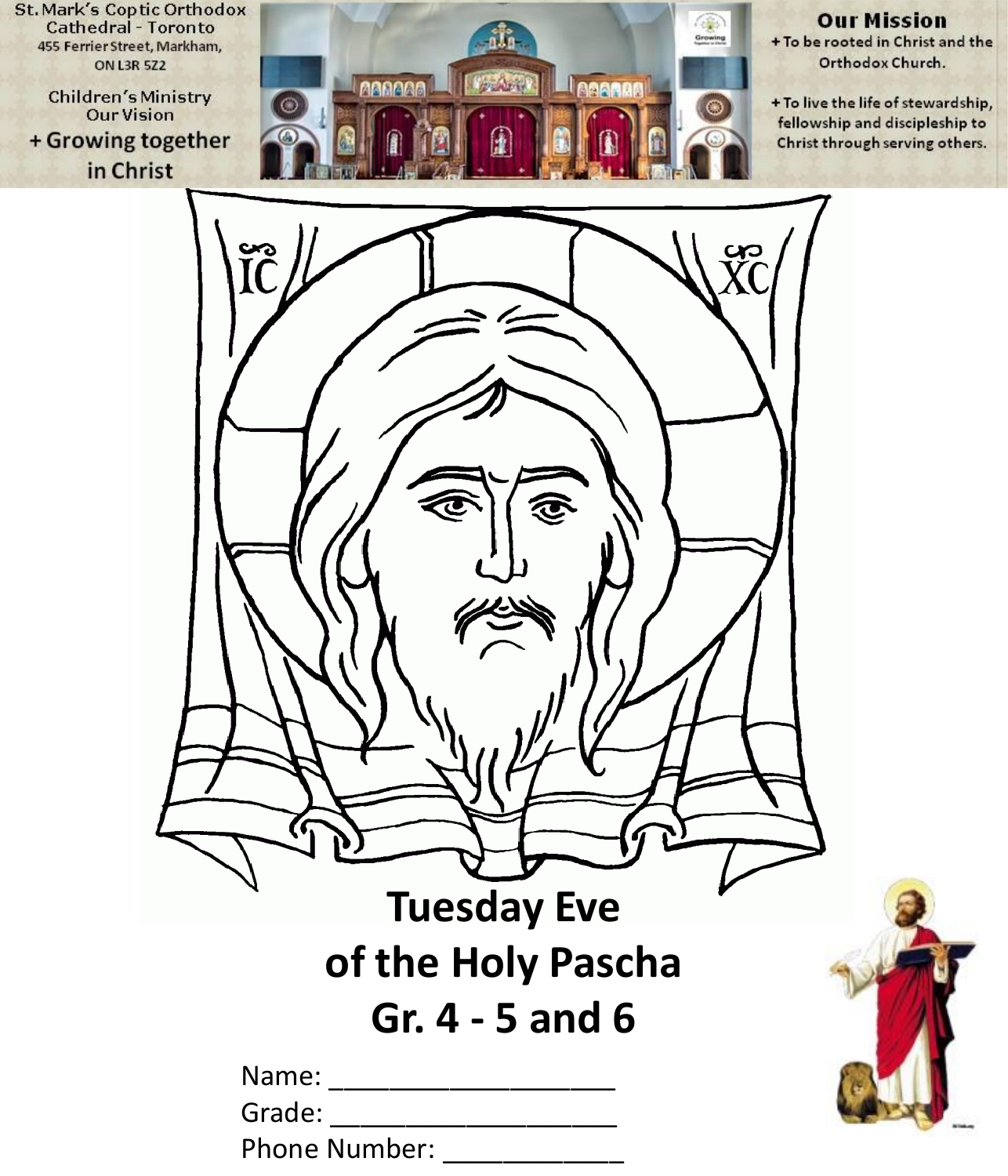# *Main events:*

*After Christ comments on the fig tree that has died, Christ began to teach in many parables such as the Parable of the Talents (11th hour gospel). Christ also prophesied about the destruction of the Temple, the signs of Jerusalem's desolation (sadness) and of His Second Coming (9th hour gospel). In the evening the Jews plotted with Judas to betray our Lord.* 

*On Tuesday, the Church stresses the Second Coming, the end of the world and the urge to get ready. This is the day our Savior lovingly invites us to keep watching with our lamps lit. 6Tth hour*

## *Tuesday: The Judge of the World*

.

*Fill in the missing space by using the word s below.*

*On this day (Tuesday), the Lord teaches us about the Kingdom of ----------------, and the end of the ---------------. The Lord talked with the --- ----------- about faith and about the example made by the --------------- tree. The Pharisees sought to fight with Him in the ------------------, but the Lord used this time to speak to them with -----------------, such as the parables of the --------- -------, in which He spoke to them about the Day of Judgment.*



*World - disciples – talents - temple- Heaven – fig – parables*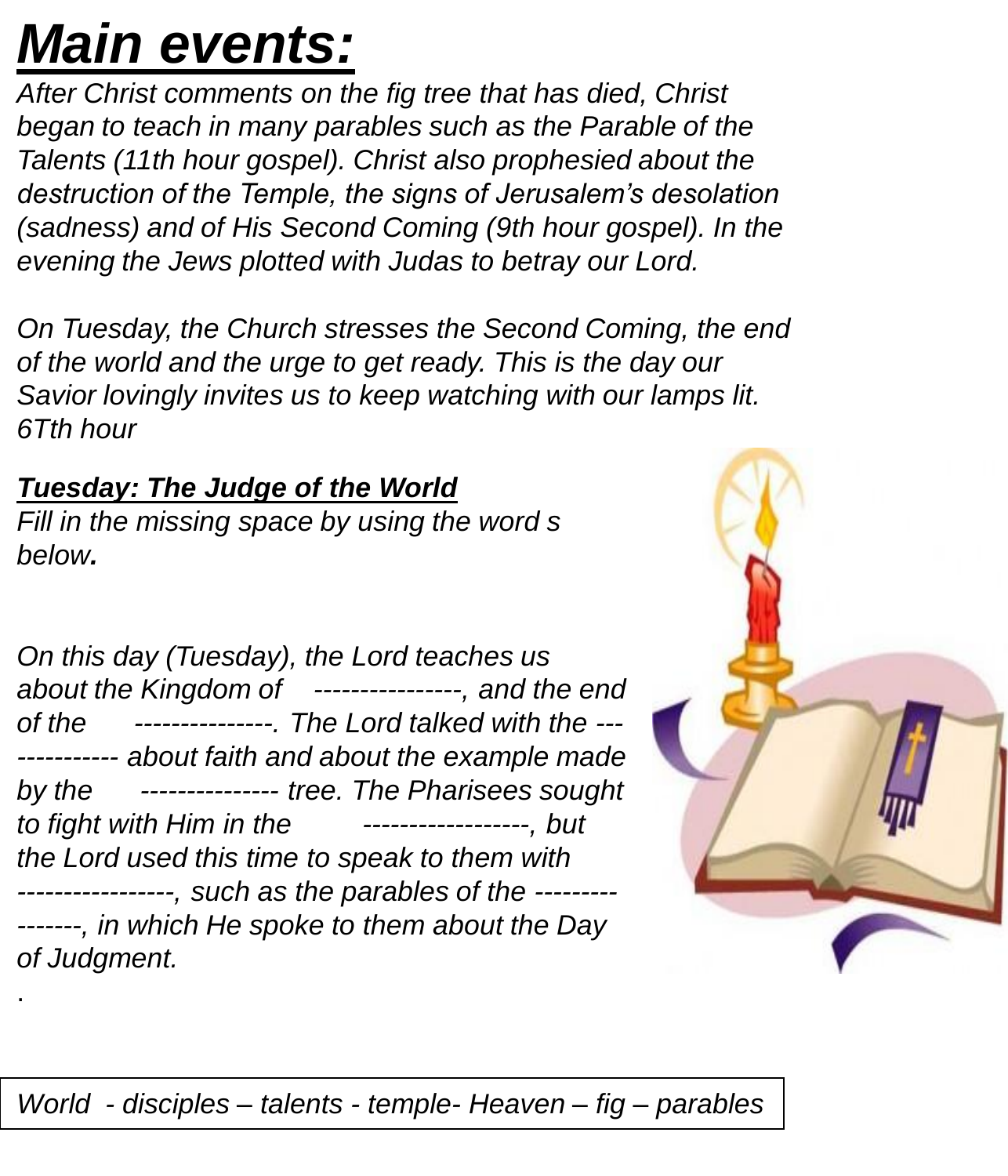#### **Tuesday Eve Questions**

**First hour**

*+ Prophecies: Thus says the Lord Almighty; \_\_\_\_\_\_\_\_\_ to Me, and I will \_\_\_\_\_\_\_\_\_\_\_\_ to you, says the Lord, "And do not become like your \_\_\_\_\_\_\_\_\_, whom the former prophets \_\_\_\_\_\_\_\_\_ saying, Thus says the Lord Almighty: (Zechariah 1:1-6)*

*+ Psalm: In God my \_\_\_\_\_\_\_\_\_\_\_\_\_\_ and my glory; He is the God of my \_\_\_\_\_\_\_\_\_\_\_\_ , and my help is in God. For He is my God and my \_\_\_\_\_\_\_\_\_\_\_\_. (Psalms 61:1-4) + Gospel: "Then one said to Him, "Lord, are there few who are \_\_\_\_\_\_\_\_\_\_?" And He said to them, "Strive to enter through the \_\_\_\_\_\_\_\_\_\_\_gate, for many, I* say to you, will seek to enter and will not be able... They will come from the *\_\_\_\_\_\_\_ and the west, from the \_\_\_\_\_\_\_\_\_\_\_ and the south, and sit down in the \_\_\_\_\_\_\_\_\_\_\_\_\_\_\_\_ of God. And indeed there are last who will be \_\_\_\_\_\_, and there are \_\_\_\_\_\_\_\_\_\_ who will be last."(Luke 13:23 – 30; )*

#### *Third hour*

*+ Prophecies: if then I am a Father, where is My \_\_\_\_\_\_\_\_ ? And if am a Master, where is the \_\_\_\_\_\_\_\_\_ due to me? Says the Lord Almighty. (Malachi 1:1- 9)*

*+ Psalm: O Lord my God; \_\_\_\_\_\_\_\_\_\_ my eyes, lest I \_\_\_\_\_\_\_\_\_\_ in death. But I hope in Your \_\_\_\_\_\_\_\_\_ my heart shall greatly \_\_\_\_\_\_\_\_\_\_ in Your Salvation. Alleluia. (Psalms 12:4, 6)*

*+ Gospel: "O Jerusalem, Jerusalem, the one who kills the prophets and stones those who are \_\_\_\_\_\_\_\_ to her! How often I wanted to gather your \_\_\_\_\_\_\_\_\_\_\_ together, as a \_\_\_\_\_\_\_ gathers her brood under her \_\_\_\_\_\_\_\_\_\_\_\_, but you were not willing! (Luke 13:31:35)*

#### *Sixth hour*

*+ Prophecies: For Israel was maddened like a mad \_\_\_\_\_\_\_\_\_\_\_; now the Lord will \_\_\_\_\_\_\_\_\_\_\_ them like a \_\_\_\_\_\_\_\_\_\_\_ in a wide place. (Hosea 4:15- 5:7)*

*+ Psalm:. You are my protector and my \_\_\_\_\_\_\_\_\_\_\_\_, my God I will \_\_\_\_\_\_\_\_\_\_\_\_\_ in Him. For He shall free me from the \_\_\_\_\_\_\_\_\_ of the hunters, and from every \_\_\_\_\_\_\_\_\_\_ world." (Psalms 90:1-2)*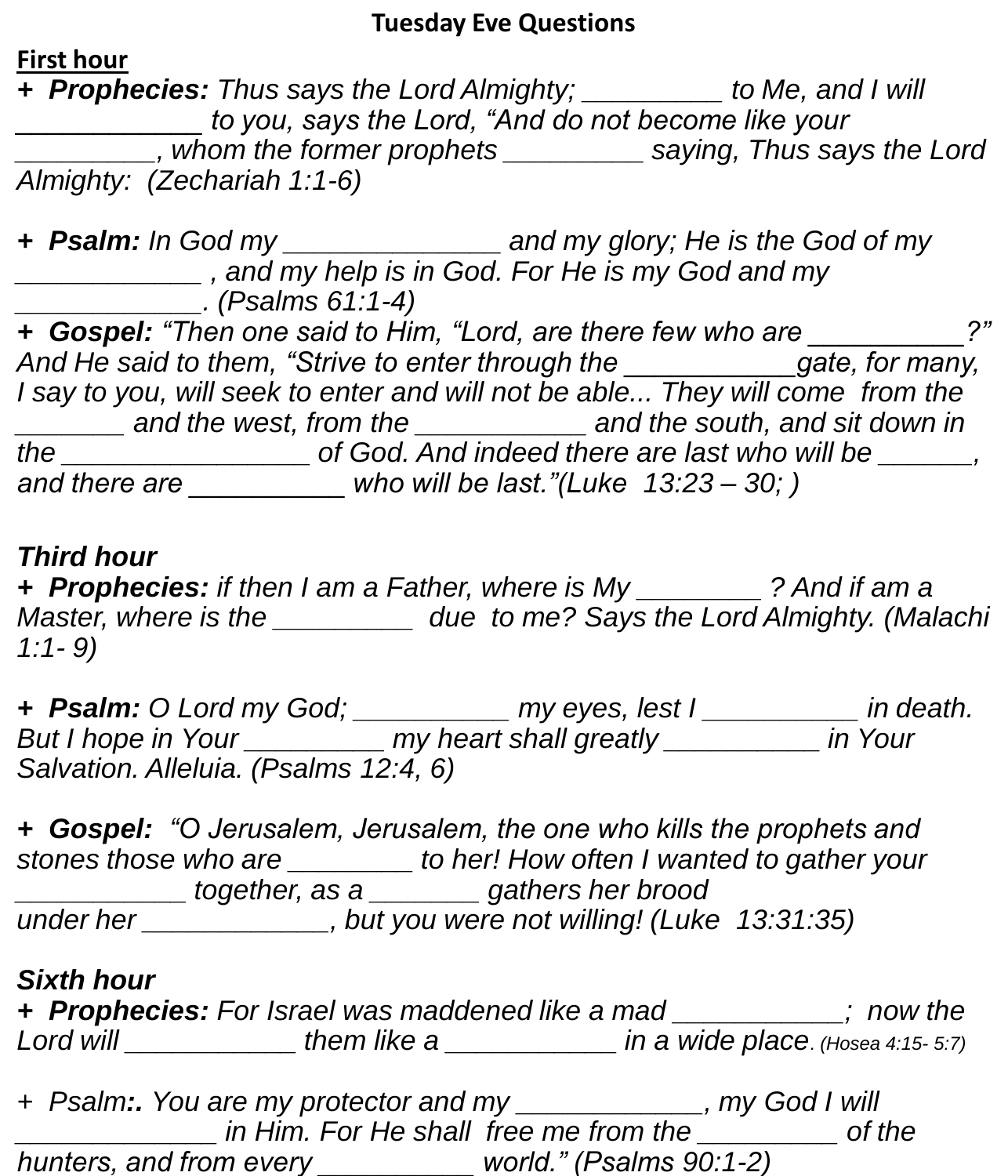*+ Gospel: "For it will come as a \_\_\_\_\_\_\_ on all those who dwell on the face of the whole \_\_\_\_\_\_\_\_. \_\_\_\_\_\_\_\_\_ therefore, and \_\_\_\_\_\_\_\_\_ always that you may be counted worthy to escape all these things that will come to pass,*  and to **before the Son of Man. (Luke 21: 34-38;** )

## *Ninth hour*

*+ Prophecies: Sow to yourselves in righteousness; gather in the \_\_\_\_\_\_\_\_\_\_\_\_\_\_ of life; Light for yourself the light of \_\_\_\_\_\_\_\_\_\_\_\_\_\_\_; seek the Lord till the \_\_\_\_\_\_\_\_\_\_\_\_\_\_\_ of righteousness come upon you ; (Hosea 10:12-11:2)*

*+ Psalm: The counsel of the Lord \_\_\_\_\_\_\_ forever, the thoughts of His \_\_\_\_\_\_ from generation to generation (Psalms 32: 10-11)*

*+ Gospel: When the Pharisee saw it, he \_\_\_\_\_\_\_\_\_\_\_\_\_\_\_\_ that He had not \_\_\_\_\_\_\_\_\_\_\_\_ before dinner. Then the Lord said to him, "Now you Pharisees make the \_\_\_\_\_\_\_\_ of the cup and dish \_\_\_\_\_\_\_\_, but your \_\_\_\_\_\_\_ part is full of greed and \_\_\_\_\_\_\_\_\_\_\_\_\_. Foolish ones! Did not He who made the outside make the inside also.(Luke 11: 37 -52)*



John 15:5 NKJV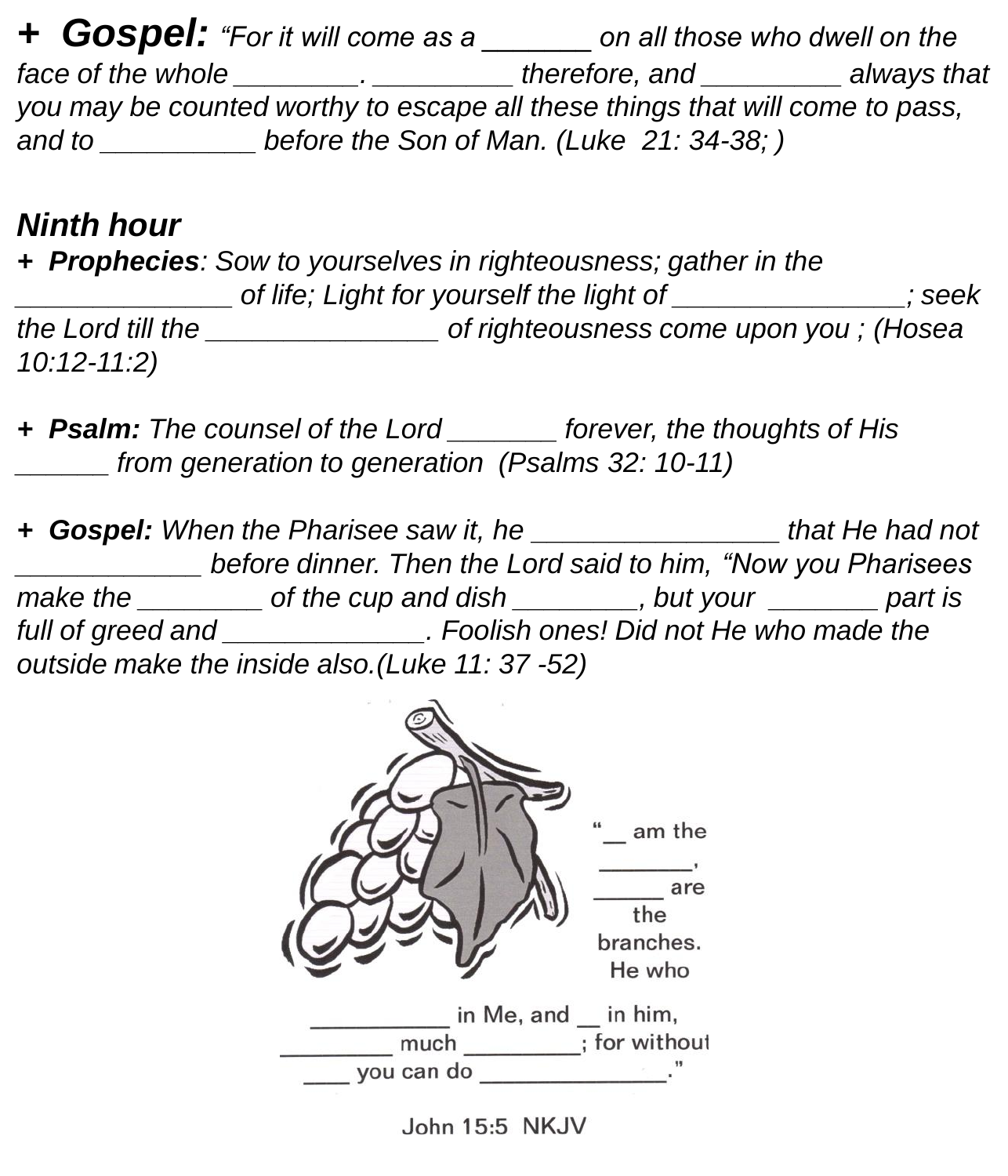## *Eleventh hour*

*+ Prophecies: Seek the Lord and \_\_\_\_\_\_\_.. The Lord is He who brings about \_\_\_\_\_\_\_\_\_\_\_ on high and righteousness on the \_\_\_\_\_\_\_. He makes all things. He transforms \_\_\_\_\_\_\_\_\_\_ into morning, and makes the day dark as night; He calls forth the waters of the sea, And pours them out on the face of the earth; The Lord God Almighty is His name.. (Amos 5:6-14)*

*+ Psalm: There the tribes went up, the tribes of the Lord, A testimony for Israel, to \_\_\_\_\_\_\_\_\_\_\_\_\_\_ thanks to the \_\_\_\_\_\_\_\_\_\_\_\_of the Lord. Alleluia. (Psalms 121:4)*

*+ Gospel:. Take heed, \_\_\_\_\_\_\_\_\_ and \_\_\_\_\_\_\_\_\_\_; for you do not know when the time is. It is like a man going to a far \_\_\_\_\_\_\_\_\_\_, who left his house and gave authority to his servants, and to each his work, and commanded the \_\_\_\_\_\_\_\_\_\_\_\_\_\_\_\_\_ to watch. Watch therefore, for you do not know when the \_\_\_\_\_\_\_\_\_\_\_ of the house is coming—in the evening, at midnight, at the crowing of the rooster, or in the morning— lest, coming \_\_\_\_\_\_\_\_\_\_\_\_\_\_\_, he find you sleeping. And what I say to you, I say to all: Watch!"(Mark 13 : 32- 14:2)* 

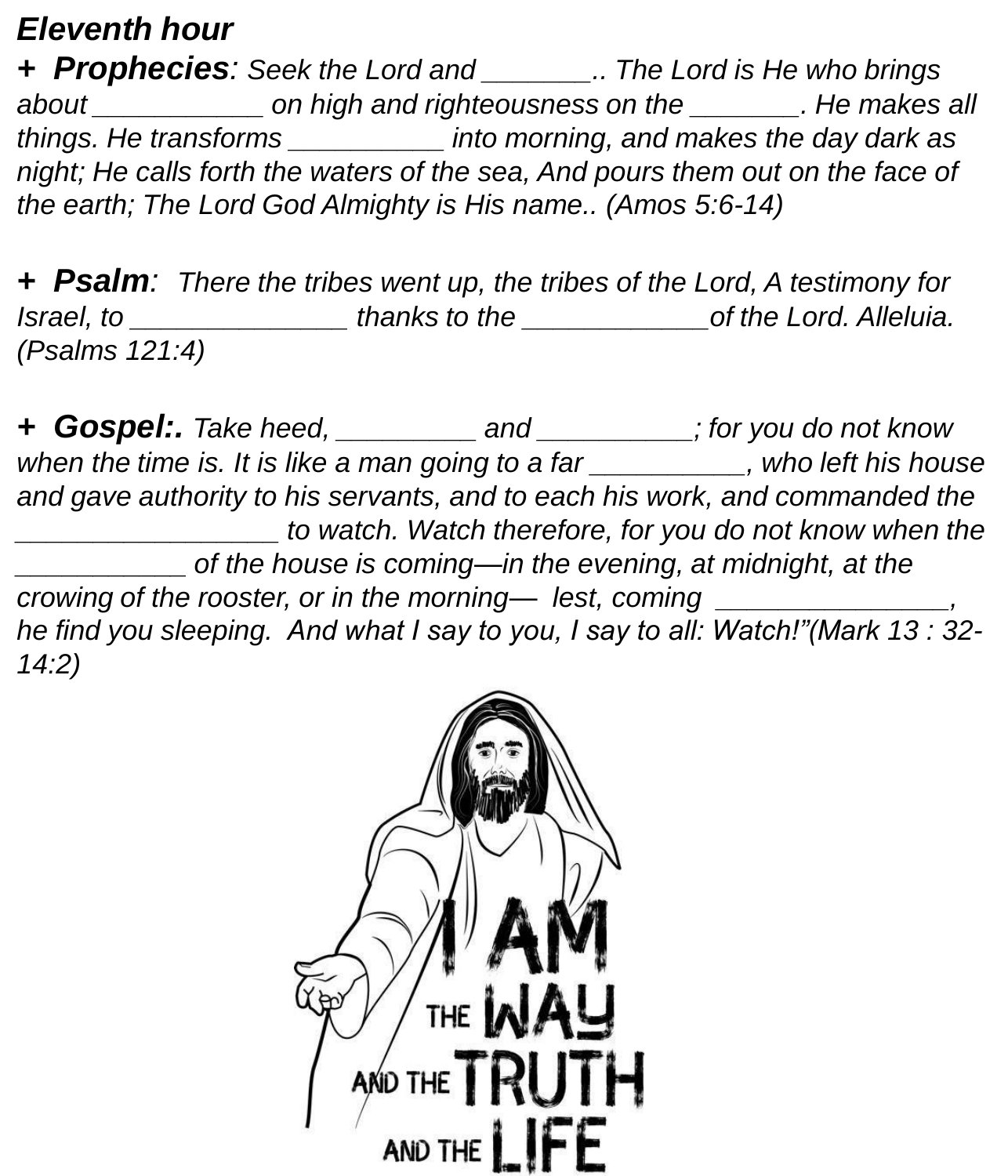*+Prayer: My Lord and Savior Jesus Christ, I don't want to be like the 'fig tree that had only leaves but no fruit. Help me O Lord to bear the good fruits of Your Holy Spirit within me, and fill my heart with Your Love.*

*+Meditation: God doesn't want us to be like the fig tree that looked good from the outside but had no fruit. He is therefore reminding us not to go to Church without having the true love of God and others in our heart. Take the time to think about the fruits (the good works) that you can offer to the Lord.*

*\_\_\_\_\_\_\_\_\_\_\_\_\_\_\_\_\_\_\_\_\_\_\_\_\_\_\_\_\_\_\_\_\_\_\_\_\_*

*\_\_\_\_\_\_\_\_\_\_\_\_\_\_\_\_\_\_\_\_\_\_\_\_\_\_\_\_\_\_\_\_\_\_\_\_\_*

**+Memorization:** *God showed us the greatest fruit of love by dying for us on the Cross. If we truly love God, we should also bear fruits of love, which means that our works should reflect His love to everyone, not only by sweet words, but also with works: "I will show you my faith by my works." (James 2:18)*

*+Prayer: My Heavenly Father, thank you for your love. Thank you for choosing me to be your son. Thank you all what you granted me. and fill my heart with Your Love.*

*+ Meditation: God has entrusted you with these talents. How can you do with your talents that you are trusted?.(it is your gift back to God).*

*\_\_\_\_\_\_\_\_\_\_\_\_\_\_\_\_\_\_\_\_\_\_\_\_\_\_\_\_\_\_\_\_\_\_\_\_\_*

*\_\_\_\_\_\_\_\_\_\_\_\_\_\_\_\_\_\_\_\_\_\_\_\_\_\_\_\_\_\_\_\_\_\_\_\_\_*

*\_\_\_\_\_\_\_\_\_\_\_\_\_\_\_\_\_\_\_\_\_\_\_\_\_\_\_\_\_\_\_\_\_\_\_\_\_*

*+Memorization:* For we are His workmanship, created in Christ Jesus for good works, which God prepared beforehand that we should walk in them. (Ephesians 2:10)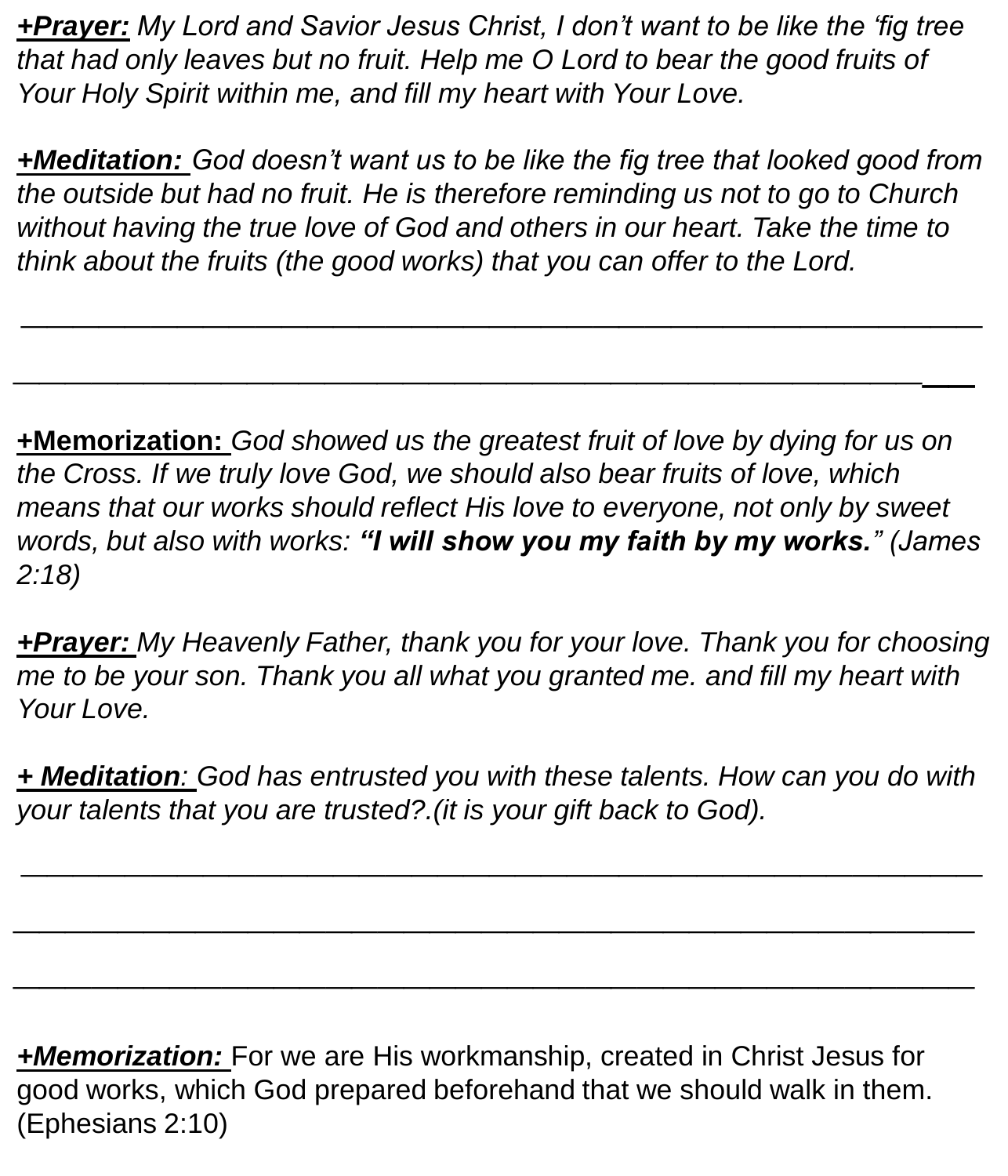# **Pardble**

# **The Ten Talents**

The master gave talents to his servants. He gave the more talents to the one who was his best servant. Find your way through the maze to the 5 talent bag.



Jesus said that the Kingdom of Heaven was like a great master who was going away. He gave some of his money, called talents, to three of his servants. To his best servant he gave 5 talents, to the next he gave 2 talents and to the last he gave 1 talent. The servants were expected to use their talents. When the master came back he found that the servant with 5 talents had used them well and turned them into 10 talents. The servant who had 2 talents had also used his and turned them into 4 talents. The servant with 1 talent had done nothing with his talent and the master was very unhappy. The master took the talent off the servant and gave it to the one who had 10.